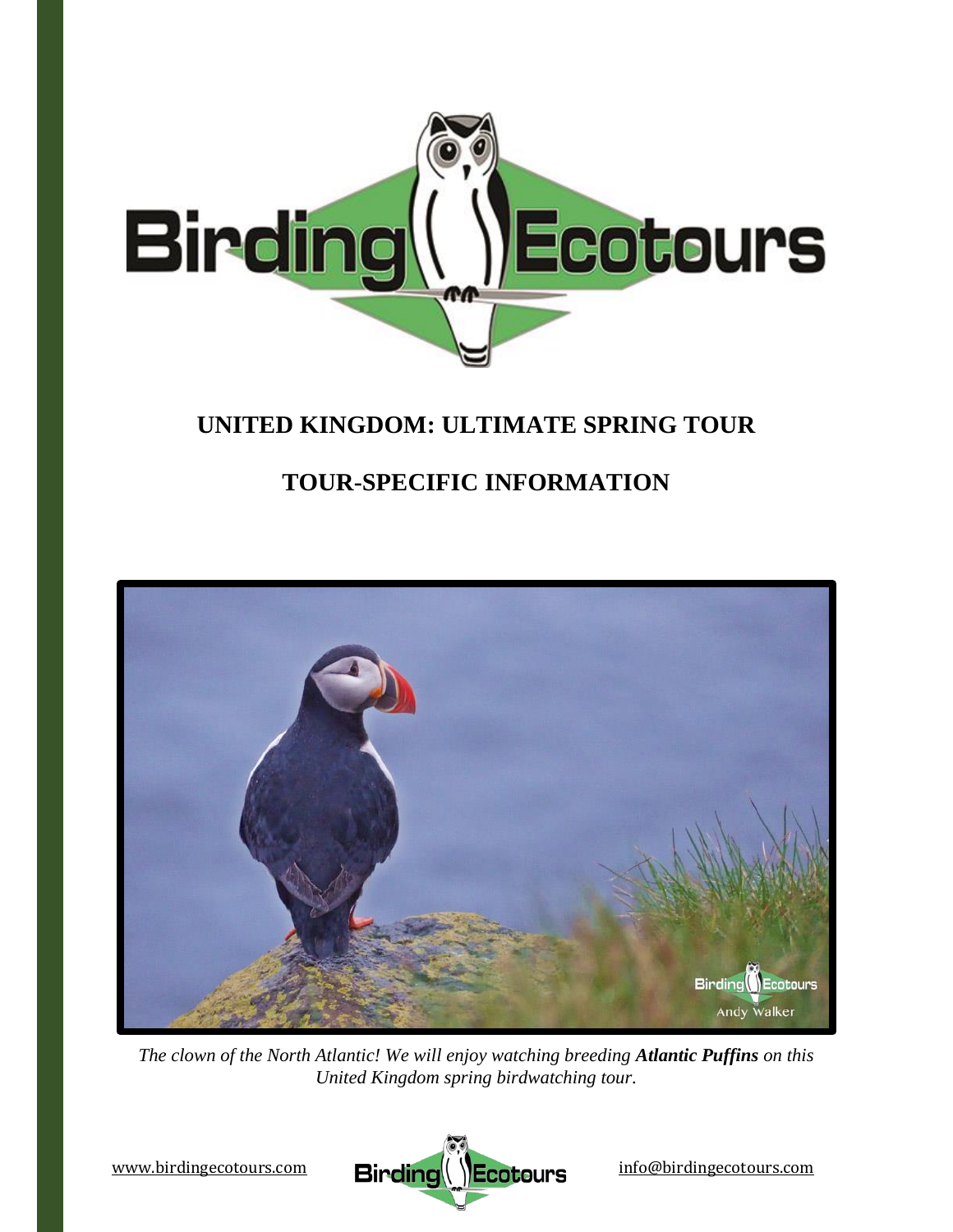#### **[GENERAL INFORMATION ABOUT THE UNITED KINGDOM CAN BE READ HERE](https://www.birdingecotours.com/uk-country-info/)**

## **TOUR OUTLINE**

This small group, set departure United Kingdom (UK) [spring tour](https://www.birdingecotours.com/tour/birding-tour-uk-spring-tour/) will start in [London](https://www.visitlondon.com/) (Heathrow), England and end in [Edinburgh,](https://edinburgh.org/) Scotland. The tour is timed during the peak of the spring migration within the UK and when breeding for a number of species will also be well underway. This comprehensive tour will connect with a wide range of rare and localized breeding species and will spend time focusing on the famed ["Scottish Specials"](https://www.must-see-scotland.com/birds-in-scotland), species not found further south in England, such as **Golden Eagle**, **Rock Ptarmigan**, **Western Capercaillie**, **European Crested Tit**, and **Scottish Crossbill**.

## **WEATHER/CLIMATE**

Spring is generally a calm, cool season, particularly because the Atlantic has lost much of its heat throughout the autumn and winter period. As the sun rises higher in the sky and the days get longer, temperatures slowly rise, but the solar effect is mitigated by the effect of the cool ocean waters and westerly winds that blow across them. The average nighttime temperature in the UK in spring is 44 °F (7 °C), with the daytime temperature average of 60 °F (16 °C). We will be making several early morning starts, visiting northern latitudes, and spending some time at higher elevations on this tour, so we will likely experience a wide range of temperatures (see more below).

## **DAILY ACTIVITIES, PHYSICAL REQUIREMENTS, AND TOUR PACE**

This tour covers a large part of the eastern UK and is at a faster pace than some of our other tours, for example our [United Kingdom: England in Winter Tour](https://www.birdingecotours.com/tour/england-in-winter/) is a slower-paced and less intensive birdwatching tour, with a different set of birds possible. During this spring tour, sunrise will be around 05:00hrs and sunset around 21:30hrs, the tour will require some early starts and late finishes to our days in the field. Most of the English leg of the tour is spent in the lowlands and at sea-level, though we will spend time in higher elevations, but these elevations are still rather low and are unlikely to provide any constraints to anyone. We will venture to higher ground (around 3,300 feet / 1,000m) when birding in the Scottish Highlands, potentially a little higher, briefly.

Much of our birding will be undertaken at established nature reserves, such as those managed and operated by the [Royal Society for the Protection of Birds](https://www.rspb.org.uk/) (RSPB) and regional wildlife trusts and organizations, such as [Norfolk Wildlife Trust,](https://www.norfolkwildlifetrust.org.uk/home) [Yorkshire Wildlife Trust,](https://www.ywt.org.uk/) and [Northumberland](https://www.nwt.org.uk/)  [Wildlife Trust](https://www.nwt.org.uk/) in England, among others, such as the [Scottish Wildlife Trust.](https://scottishwildlifetrust.org.uk/) Most of the reserves we visit have good facilities, such as trail networks, viewing blinds (hides), and visitor centers often (including gift shops and cafes) though we will also be walking on rough tracks at times. Please note that the further north we go (such as when birding in Scotland), we will be spending more time on rougher tracks and will spend time walking some hills, though we will go at a pace suitable for everyone in the group.

The nature reserves we visit often allow great views of many species and can also offer good photographic opportunities, though please note that this set departure tour is not designed as a photographic tour, if you would like a custom photography tour for you or a group of friends, please let us know, as we can put together something specific for you.